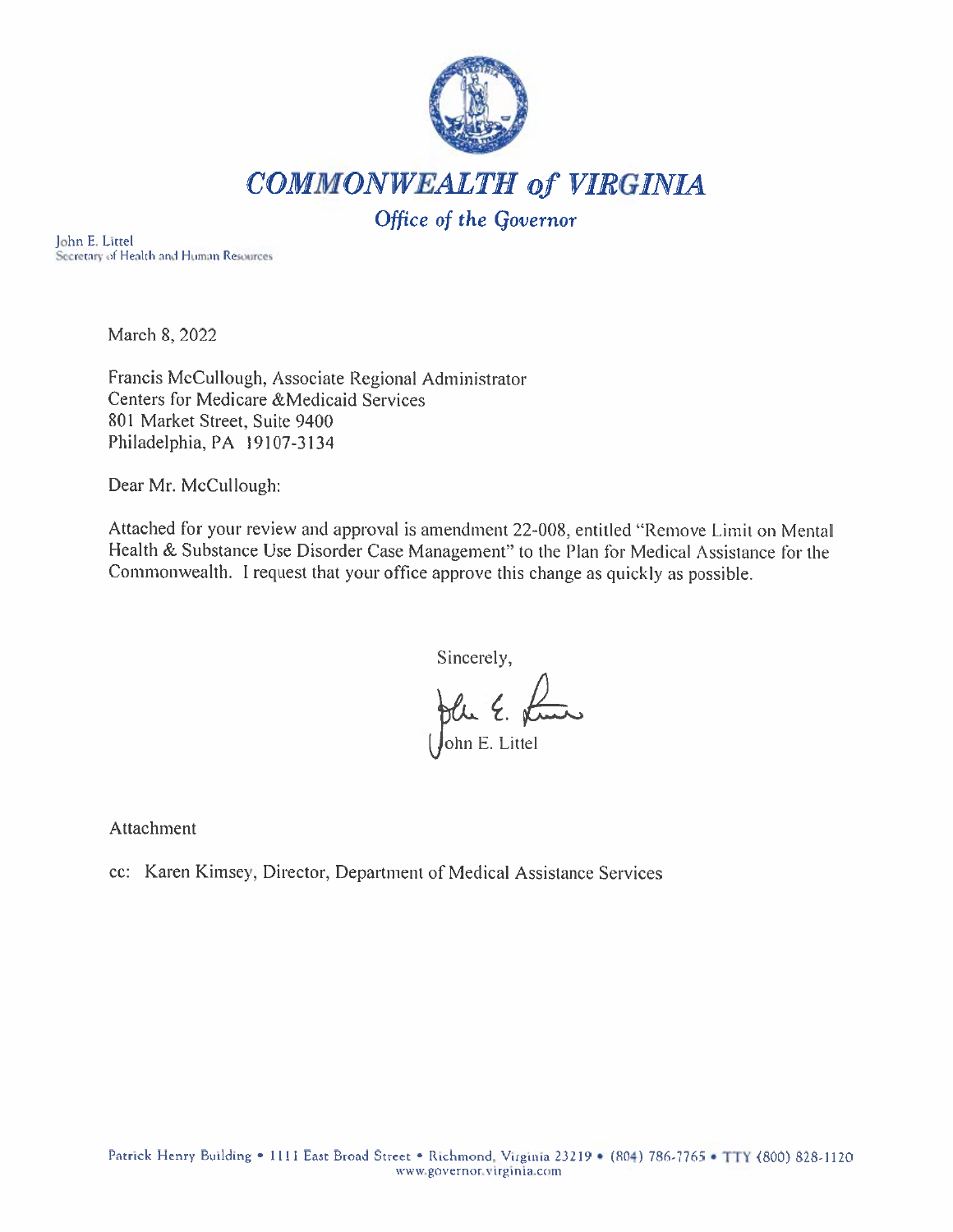# Transmittal Summary

# SPA 22-008

# I. IDENTIFICATION INFORMATION

Title of Amendment: Remove Limit on Mental Health & Substance Use Disorder Case Management

# II. SYNOPSIS

Basis and Authority: The Code of Virginia (1950) as amended, § 32.1-325, grants to the Board of Medical Assistance Services the authority to administer and amend the Plan for Medical Assistance. The Code of Virginia (1950) as amended, § 32.1-324, authorizes the Director of the Department of Medical Assistance Services (DMAS) to administer and amend the Plan for Medical Assistance according to the Board's requirements.

Purpose: This state plan amendment is necessary to align with the Centers for Medicare  $\&$ Medicaid Services (CMS) Medicaid Mental Health Parity Rule, issued on March 30, 2016. The overall objective of the Medicaid Mental Health Parity Rule is to ensure that accessing mental health and substance use disorder services is no more difficult than accessing medical/surgical services.

To comply with the Parity Rule, the Department of Medical Assistance Services (DMAS) must remove the limit of no more than two one-month periods of mental health and substance use disorder case management prior to discharge during a 12 month period for individuals in institutions of mental diseases (IMDs) (this does not include individuals between ages 22 and 64 who are served in IMDs). DMAS' Medicaid managed care plans and the Department's Behavioral Health Services Administrator (BHSA) are not currently applying the limits. For individuals served in IMDs, mental health and substance use disorder case management must be based on medical necessity and not be limited to no more than two one-month periods during a 12-month period. The citation for the federal regulation to remove the limits can be found in 42 CFR 438.910(b)(1).

Substance and Analysis: The section of the State Plan that is affected by this amendment is "Case Management Services"

Impact: There are no costs associated with this SPA.

Tribal Notice: Please see attached.

Prior Public Notice: N/A

Public Comments and Agency Analysis: N/A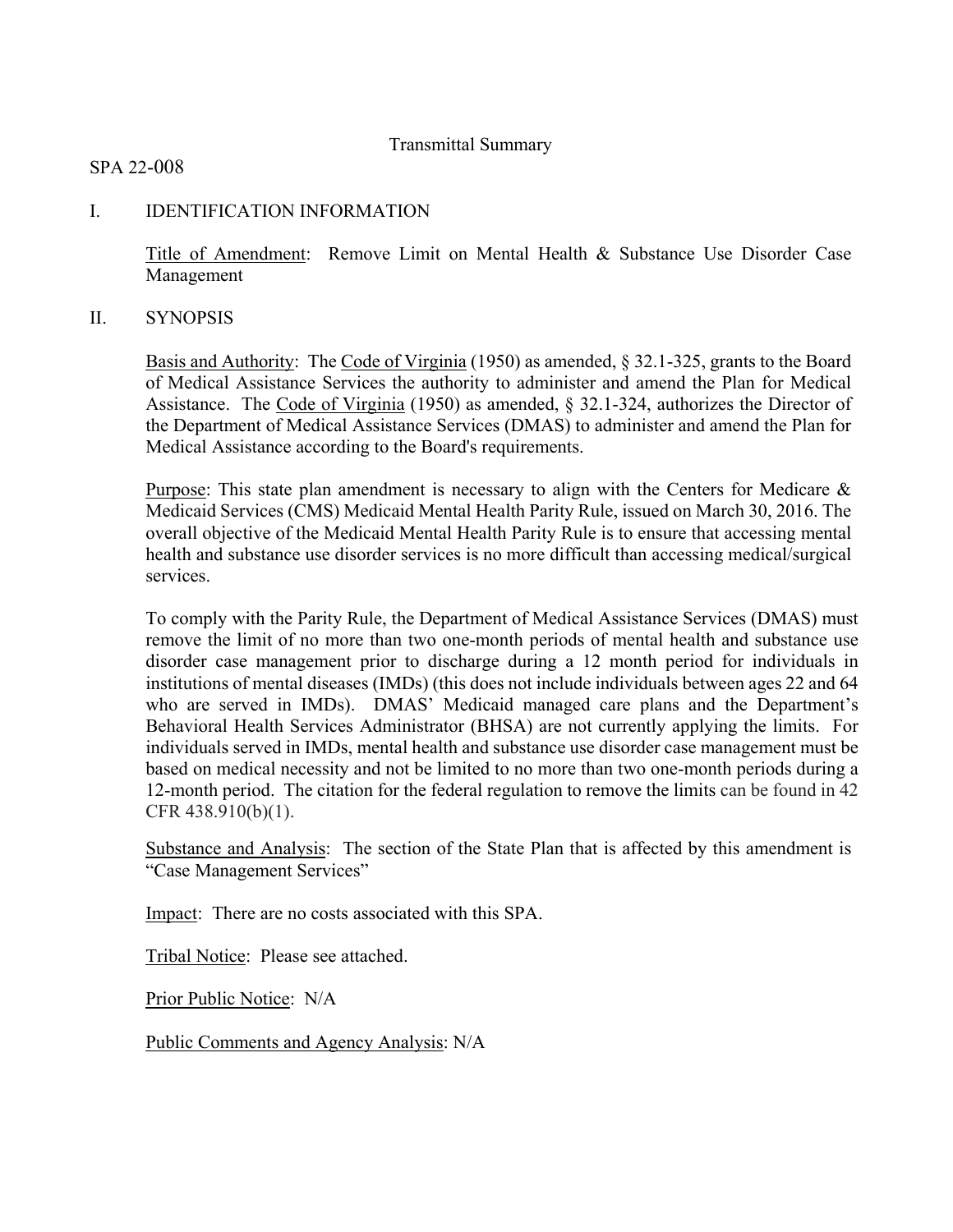

**Lee, Meredith <meredith.lee@dmas.virginia.gov>**

# **Tribal Notice – Remove Limit on Mental Health & Substance Use Disorder Case Management**

1 message

**Lee, Meredith** <meredith.lee@dmas.virginia.gov> Mon, Feb 28, 2022 at 4:42 PM To: TribalOffice@monacannation.com, chiefannerich@aol.com, jerry.stewart@cit-ed.org, Pamelathompson4@yahoo.com, rappahannocktrib@aol.com, regstew007@gmail.com, Robert Gray <robert.gray@pamunkey.org>, tribaladmin@monacannation.com, Sam Bass <samflyingeagle48@yahoo.com>, chiefstephenadkins@gmail.com, WFrankAdams@verizon.net, bradbybrown@gmail.com, heather.hendrix@ihs.gov, tabitha.garrett@ihs.gov, Kara.Kearns@ihs.gov

Dear Tribal Leaders and Indian Health Programs:

Attached is a Tribal Notice letter from Virginia Medicaid Director Karen Kimsey indicating that the Dept. of Medical Assistance Services (DMAS) plans to submit a State Plan Amendment (SPA) to the federal Centers for Medicare and Medicaid Services. This SPA will allow DMAS to revise the state plan to align with the Mental Health Parity Rule. Specifically, DMAS will remove the limit of no more than two one-month periods of mental health and substance use disorder case management prior to discharge during a 12 month period for individuals in institutions of mental diseases (IMDs) (this does not include individuals between ages 22 and 64 who are served in IMDs).

If you would like a copy of the SPA documents or proposed text changes, or if you have any questions, please let us know.

Thank you! -- Meredith Lee

Meredith Lee Policy, Regulations, and Manuals Supervisor Division of Policy, Regulation, and Member Engagement Department of Medical Assistance Services 600 East Broad Street Richmond, VA 23219 [meredith.lee@dmas.virginia.gov](mailto:meredith.lee@dmas.virginia.gov) (804) 371-0552

D

--

**Tribal Notice letter, signed.pdf 2** 304K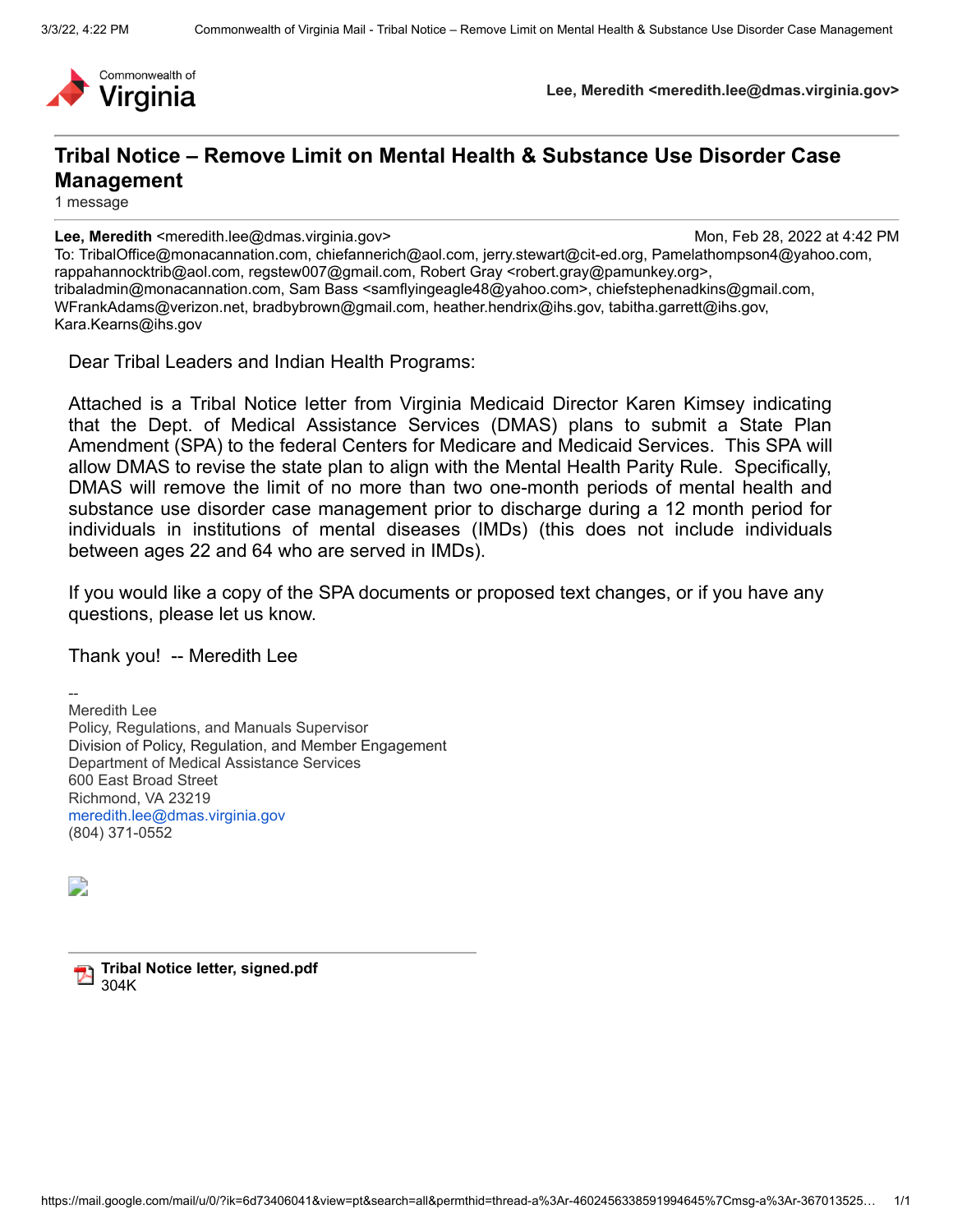

COMMONWEALTH of VIRGINIA

KAREN KIMSEY *Department of Medical Assistance Services* SUITE 1300

DIRECTOR 600 EAST BROAD STREET RICHMOND, VA 23219 804/786-7933 800/343-0634 (TDD) [www.dmas.virginia.gov](http://www.dmas.virginia.gov/)

February 28, 2022

SUBJECT: Notice of Opportunity for Tribal Comment – State Plan Amendment related to removing the limit on mental health & substance use disorder case management.

Dear Tribal Leader and Indian Health Programs:

This letter is to notify you that the Department of Medical Assistance Services (DMAS) is planning to amend the Virginia State Plan for Medical Assistance with the Centers for Medicare and Medicaid Services (CMS). Specifically, DMAS is providing you notice about a State Plan Amendment (SPA) that the Agency will file with CMS in order to conform to the CMS Medicaid Mental Health Parity Rule, which ensures that accessing mental health and substance use disorder services is no more difficult than accessing medical/surgical services. To comply with the Parity Rule, DMAS must remove the limit of no more than two one-month periods of mental health and substance use disorder case management prior to discharge during a 12 month period for individuals in institutions of mental diseases (IMDs) (this does not include individuals between ages 22 and 64 who are served in IMDs). DMAS' Medicaid managed care plans and the Department's Behavioral Health Services Administrator are not currently applying the limits. For individuals served in IMDs, mental health and substance use disorder case management must be based on medical necessity and not be limited to no more than two one-month periods during a 12-month period. The citation for the federal regulation to remove the limits can be found in 42 CFR 438.910(b)(1).

The tribal comment period for this SPA is open through March 30, 2022. You may submit your comments directly to Meredith Lee, DMAS Policy, Regulation, and Member Engagement Division, by phone(804) 371-0552, or via email: [Meredith.Lee@dmas.virginia.gov.](mailto:Meredith.Lee@dmas.virginia.gov) Finally, if you prefer regular mail you may send your comments or questions to:

Virginia Department of Medical Assistance Services Attn: Meredith Lee 600 East Broad Street Richmond, VA 23219

Please forward this information to any interested party.

 Sincerely, farentlimser Karen Kimsey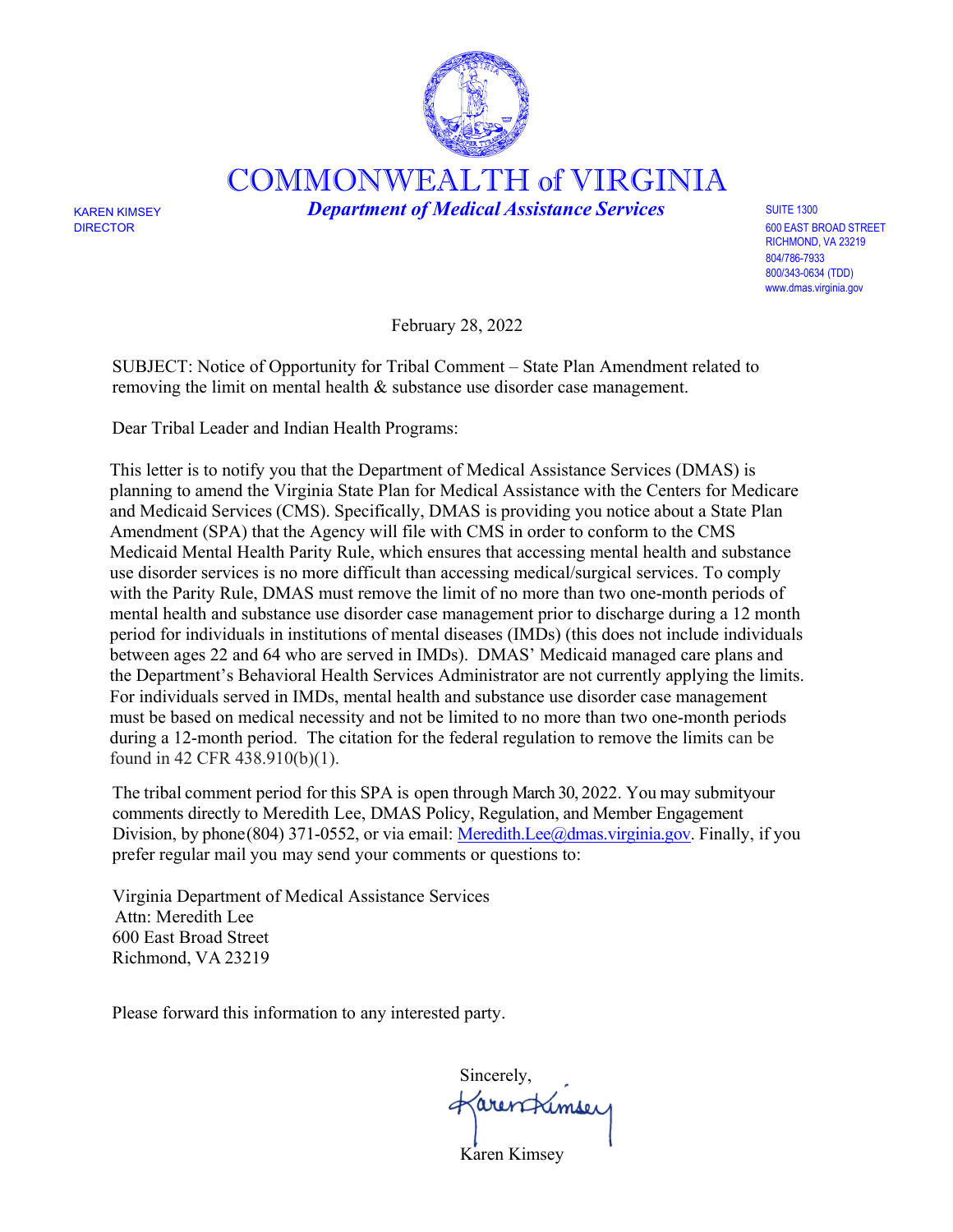## State of VIRGINIA

## CASE MANAGEMENT SERVICES

- §3. Youth at risk of serious emotional disturbance. (12 VAC 30-50-430)
	- A. Target Group: Medicaid eligible individuals who meet the DMHMRSAS DBHDS definition of youth at risk of serious emotional disturbance.
		- 1. An active client shall mean an individual for whom there is a plan of care in effect which requires regular direct or client-related contacts or communication or activity with the client, family, service providers, significant others and others including at least one faceto-face contact every 90-days. Billing can be submitted for an active client only for months in which direct or client-related contacts, activity or communications occur.
		- 2. There shall be no maximum service limits for case management services except case management services for individuals residing in institutions or medical facilities. For these individuals residing in institutions of mental diseases (IMDs) as defined in 1905(i) of the Social Security Act, reimbursement for case management shall be limited to thirty 30 calendar days immediately preceding discharge. Case management for institutionalized individuals may be billed for no more than two predischarge periods in 12 months.
	- B. Areas of State in which services will be provided:
		- $\boxtimes$  Entire State
		- $\Box$  Only in the following geographic areas (authority of section 1915(g)(1) of the Act is invoked to provide services less than Statewide:
	- C. Comparability of Services
		- $\Box$  Services are provided in accordance with section 1902(a)(10)(B) of the Act.
		- $\boxtimes$  Services are not comparable in amount, duration, and scope. Authority of section 1915(g)(1) of the Act is invoked to provide services without regard to the requirements of section  $1902(a)(10)(B)$  of the Act.
	- D. Definition of Services: Mental health services. Case management services assist youth at risk of serious emotional disturbance in accessing needed medical, psychiatric, social, educational, vocational, and other supports essential to meeting basic needs. Services to be provided include:
		- 1. Assessment and planning services, to include developing an Individual Service Plan;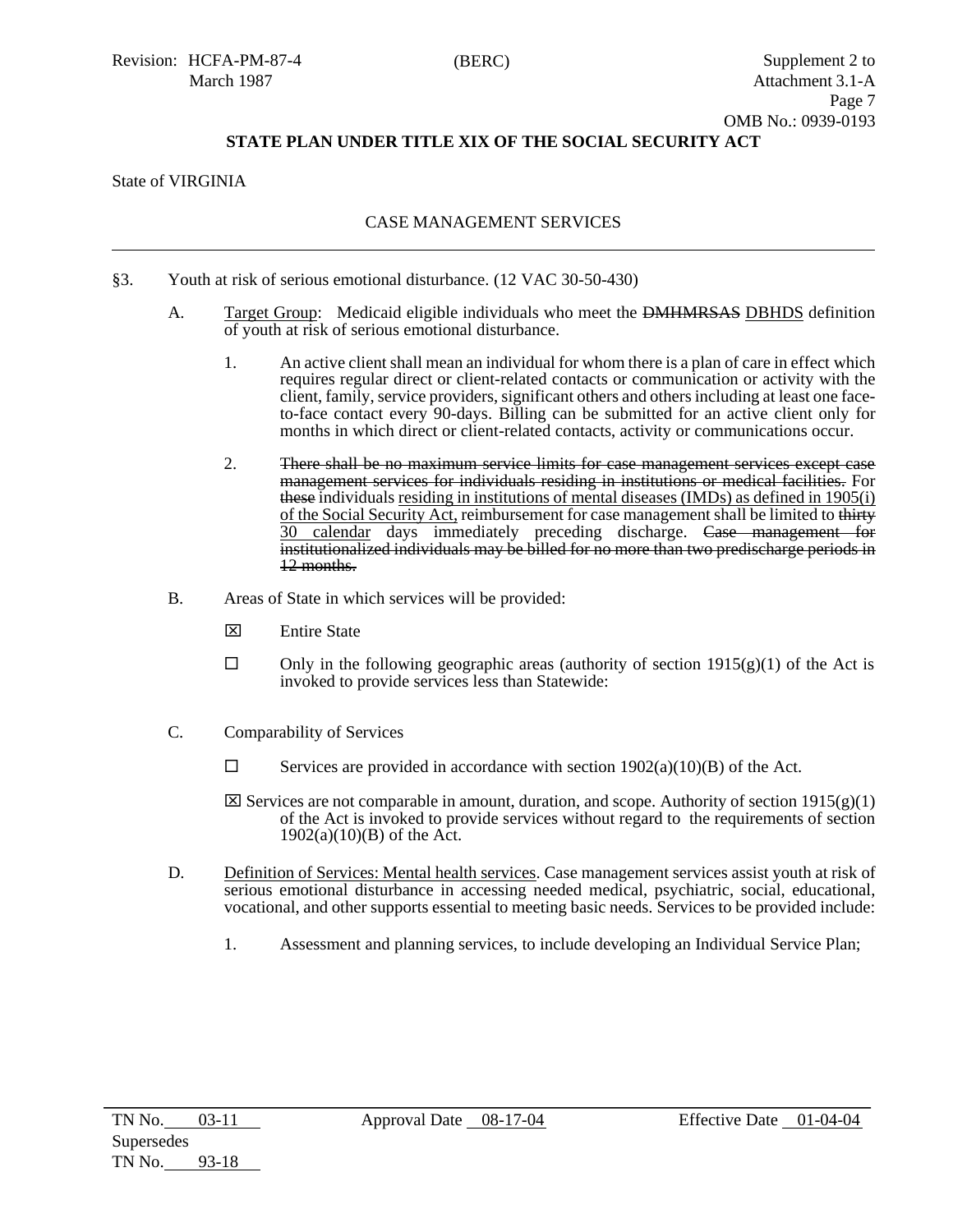State of VIRGINIA

## CASE MANAGEMENT SERVICES

### § 12. Target Group (42 Code of Federal Regulations  $441.18(a)(8)(i)$  and  $441.18(a)(9)$ :

X The Medicaid eligible individual shall meet the Diagnostic and Statistical Manual of Mental Disorders (DSM-5) diagnostic criteria for a substance use disorder. Tobacco-related disorders or caffeine- related disorders and nonsubstance-related disorders shall not be covered. Target group includes individuals transitioning to a community setting. For individuals residing in institutions of mental diseases (IMDs) as defined in 1905(i) of the Social Security Act, reimbursement for case management shall be limited to 30 calendar days immediately preceding discharge. Case management services will be made available for the month (no more than 30 days) prior to discharge from a covered stay in a medical institution. This is limited to two onemonth period during a 12 month period. (The target group does not include individuals between ages 22 and 64 who are served in Institutions for Mental Disease or individuals who are inmates of public institutions). (State Medicaid Directors Letter (SMDL), July 25, 2000).

A. Areas of State in which services will be provided  $(\S 1915(g)(1)$  of the Act):

 X Entire State Only in the following geographic areas:

B. Comparability of services  $(\S \S 1902(a)(10)(B)$  and  $1915(g)(1))$ :

Services are provided in accordance with § 1902(a)(10)(B) of the Act.

- $X$  Services are not comparable in amount, duration, and scope (1915(g)(1)).
- C. Definition of services (42 CFR 440.169): Targeted case management services are defined as services furnished to assist individuals, eligible under the State Plan, in gaining access to needed medical, social, educational and other services. Targeted Case Management includes the following assistance: An individual receiving substance use case management (SUCM) services shall have an active individual service plan (ISP) that requires a minimum of two substance use case management service activities each month and at least one face-to-face contact with the individual at least every 90 calendar days.
- Comprehensive assessment and periodic reassessment of individual needs, to determine the need for any medical, education, social or other services. These assessment activities include:
	- Taking client history;
	- Identifying the individual's needs and completing related documentation; and
	- Gathering information from other sources such as family members, medical providers, social workers, and educators (if necessary), to form a complete assessment of the eligible individual;
	- Periodic reassessments include evaluating and updating the individual's progress toward meeting the individualized service plan objectives and shall occur as needed and at a minimum every 90 calendar days during a review of the ISP with the individual.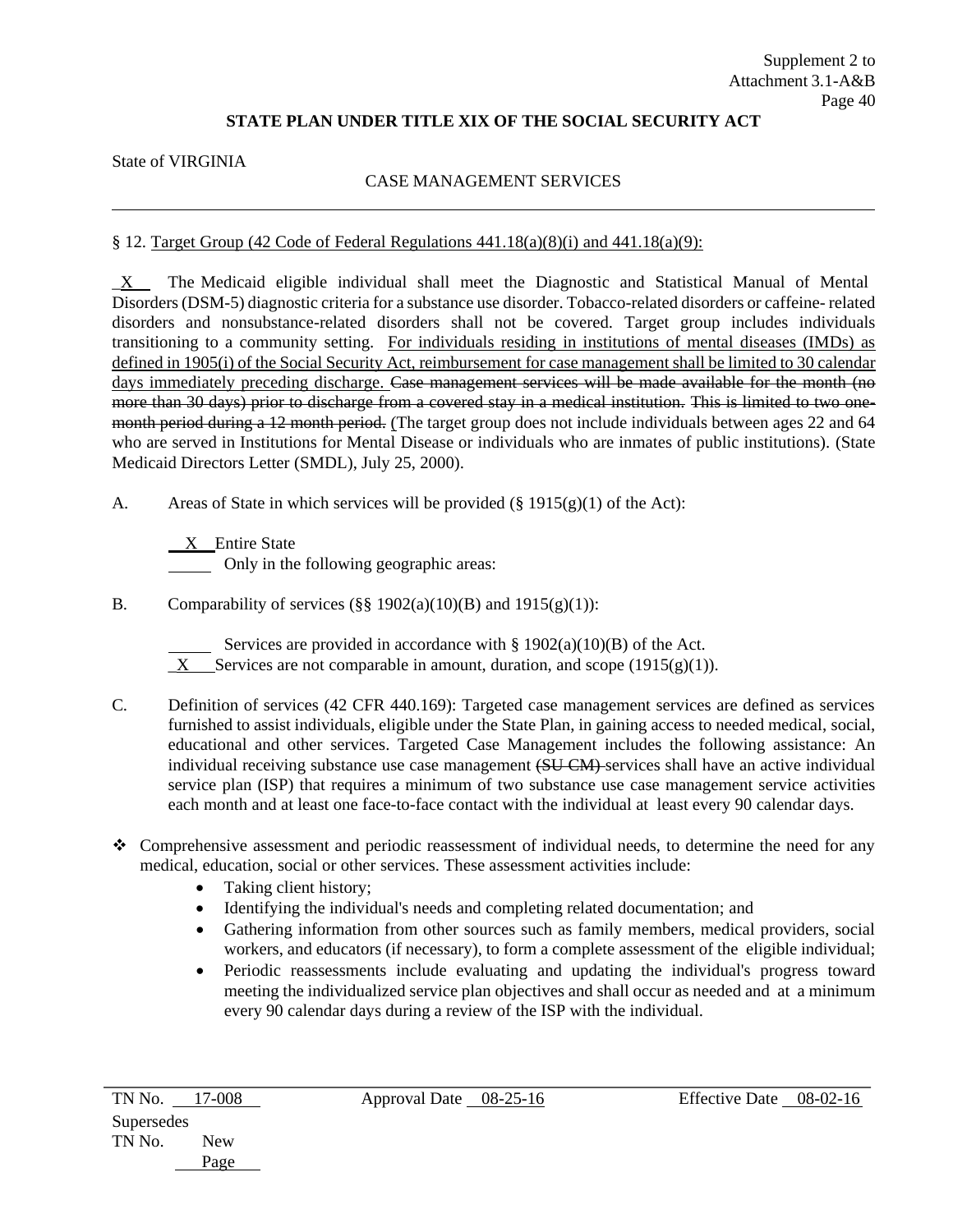| <b>TRANSMITTAL AND NOTICE OF APPROVAL OF</b><br><b>STATE PLAN MATERIAL</b><br><b>FOR: CENTERS FOR MEDICARE &amp; MEDICAID SERVICES</b><br>TO: CENTER DIRECTOR<br><b>CENTERS FOR MEDICAID &amp; CHIP SERVICES</b><br>DEPARTMENT OF HEALTH AND HUMAN SERVICES<br>5. FEDERAL STATUTE/REGULATION CITATION<br>42 CFR 440<br>7. PAGE NUMBER OF THE PLAN SECTION OR ATTACHMENT<br>Attachment 3.1A, Supplement 2, revised page 7<br>Attachment 3.1A&B, Supplement 2, revised page 40 | 2. STATE<br>1. TRANSMITTAL NUMBER<br>V A<br>$\mathsf{A}$<br>V<br>$= 0 0$<br>$\mathbf{0}$<br>8<br>3. PROGRAM IDENTIFICATION: TITLE OF THE SOCIAL<br>SECURITY ACT<br>XIX<br>XXI<br>4. PROPOSED EFFECTIVE DATE<br>1/1/2022<br>6. FEDERAL BUDGET IMPACT (Amounts in WHOLE dollars)<br>2022<br>a. FFY<br><u>\$ 0</u><br>2023<br>\$0<br>b. FFY<br>8. PAGE NUMBER OF THE SUPERSEDED PLAN SECTION<br>OR ATTACHMENT (If Applicable)<br>Same as box #7. |
|------------------------------------------------------------------------------------------------------------------------------------------------------------------------------------------------------------------------------------------------------------------------------------------------------------------------------------------------------------------------------------------------------------------------------------------------------------------------------|-----------------------------------------------------------------------------------------------------------------------------------------------------------------------------------------------------------------------------------------------------------------------------------------------------------------------------------------------------------------------------------------------------------------------------------------------|
| 9. SUBJECT OF AMENDMENT<br>Remove Limit on Mental Health & Substance Use Disorder Case Management<br>10. GOVERNOR'S REVIEW (Check One)                                                                                                                                                                                                                                                                                                                                       |                                                                                                                                                                                                                                                                                                                                                                                                                                               |
| GOVERNOR'S OFFICE REPORTED NO COMMENT<br>COMMENTS OF GOVERNOR'S OFFICE ENCLOSED<br>NO REPLY RECEIVED WITHIN 45 DAYS OF SUBMITTAL                                                                                                                                                                                                                                                                                                                                             | OTHER, AS SPECIFIED:<br>Secretary of Health and Human Resources                                                                                                                                                                                                                                                                                                                                                                               |
| 11. SIGNATURE OF STATE AGENCY OFFICIAL<br>arentimoey<br>12. TYPED NAME<br>Karen Kimsey                                                                                                                                                                                                                                                                                                                                                                                       | 15. RETURN TO<br>Department of Medical Assistance Services<br>600 East Broad Street, #1300<br>Richmond VA 23219                                                                                                                                                                                                                                                                                                                               |
| 13. TITLE<br><b>Agency Director</b><br>14. DATE SUBMITTED<br>2/28/2022                                                                                                                                                                                                                                                                                                                                                                                                       | Attn: Policy, Regulations, and Manuals Supervisor                                                                                                                                                                                                                                                                                                                                                                                             |
| <b>FOR CMS USE ONLY</b>                                                                                                                                                                                                                                                                                                                                                                                                                                                      |                                                                                                                                                                                                                                                                                                                                                                                                                                               |
| 16. DATE RECEIVED                                                                                                                                                                                                                                                                                                                                                                                                                                                            | 17. DATE APPROVED                                                                                                                                                                                                                                                                                                                                                                                                                             |
| <b>PLAN APPROVED - ONE COPY ATTACHED</b>                                                                                                                                                                                                                                                                                                                                                                                                                                     |                                                                                                                                                                                                                                                                                                                                                                                                                                               |
| 18. EFFECTIVE DATE OF APPROVED MATERIAL                                                                                                                                                                                                                                                                                                                                                                                                                                      | 19. SIGNATURE OF APPROVING OFFICIAL                                                                                                                                                                                                                                                                                                                                                                                                           |
| 20. TYPED NAME OF APPROVING OFFICIAL                                                                                                                                                                                                                                                                                                                                                                                                                                         | 21. TITLE OF APPROVING OFFICIAL                                                                                                                                                                                                                                                                                                                                                                                                               |
| 22. REMARKS                                                                                                                                                                                                                                                                                                                                                                                                                                                                  |                                                                                                                                                                                                                                                                                                                                                                                                                                               |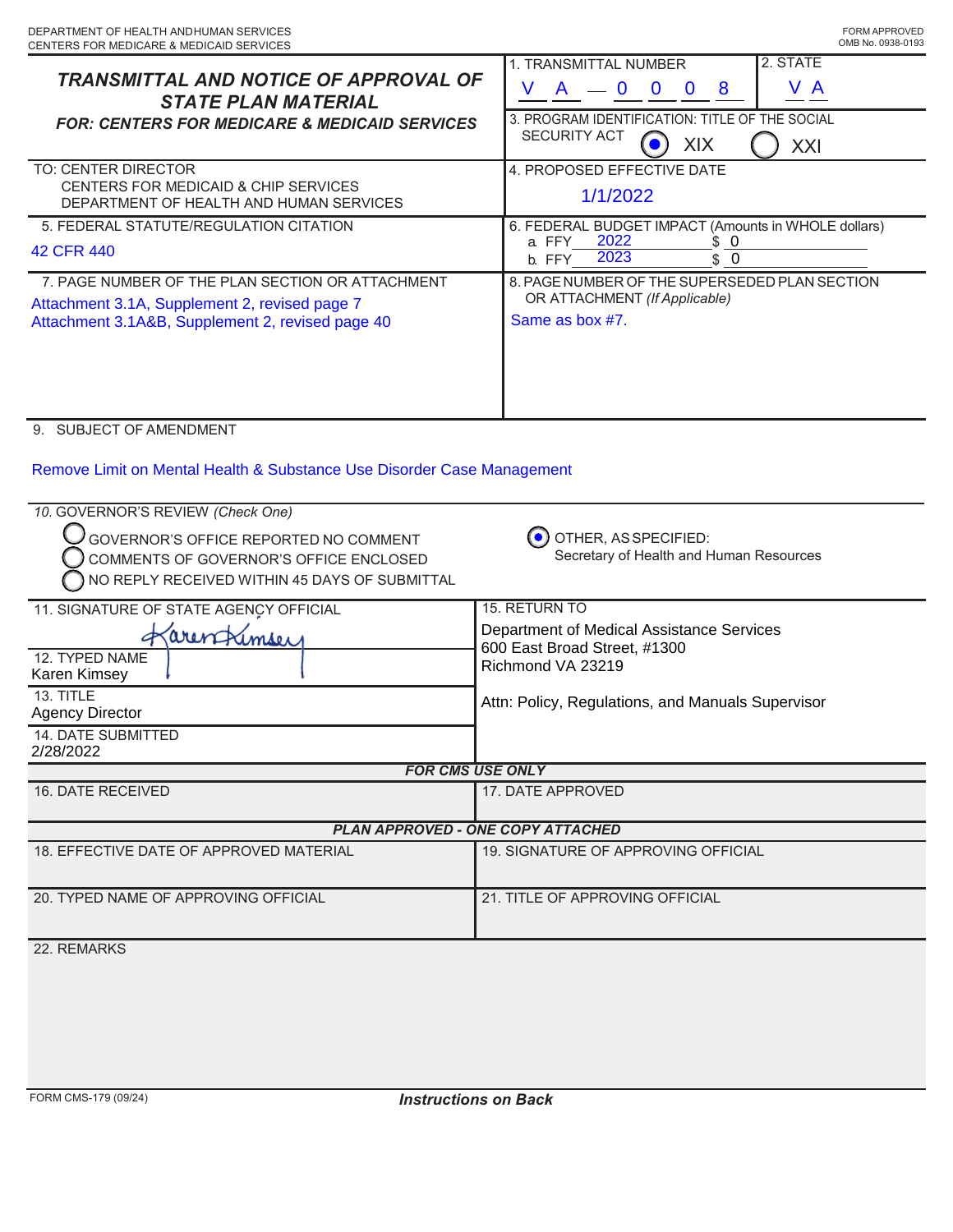## State of VIRGINIA

### CASE MANAGEMENT SERVICES

- §3. Youth at risk of serious emotional disturbance. (12 VAC 30-50-430)
	- A. Target Group: Medicaid eligible individuals who meet the DBHDS definition of youth at risk of serious emotional disturbance.
		- 1. An active client shall mean an individual for whom there is a plan of care in effect which requires regular direct or client-related contacts or communication or activity with the client, family, service providers, significant others and others including at least one faceto-face contact every 90-days. Billing can be submitted for an active client only for months in which direct or client-related contacts, activity or communications occur.
		- 2. For individuals residing in institutions of mental diseases (IMDs) as defined in 1905(i) of the Social Security Act, reimbursement for case management shall be limited to 30 calendar days immediately preceding discharge.
	- B. Areas of State in which services will be provided:
		- **Entire State**
		- $\Box$  Only in the following geographic areas (authority of section 1915(g)(1) of the Act is invoked to provide services less than Statewide:
	- C. Comparability of Services
		- $\square$  Services are provided in accordance with section 1902(a)(10)(B) of the Act.
		- $\boxtimes$  Services are not comparable in amount, duration, and scope. Authority of section 1915(g)(1) of the Act is invoked to provide services without regard to the requirements of section  $1902(a)(10)(B)$  of the Act.
	- D. Definition of Services: Mental health services. Case management services assist youth at risk of serious emotional disturbance in accessing needed medical, psychiatric, social, educational, vocational, and other supports essential to meeting basic needs. Services to be provided include:
		- 1. Assessment and planning services, to include developing an Individual Service Plan;